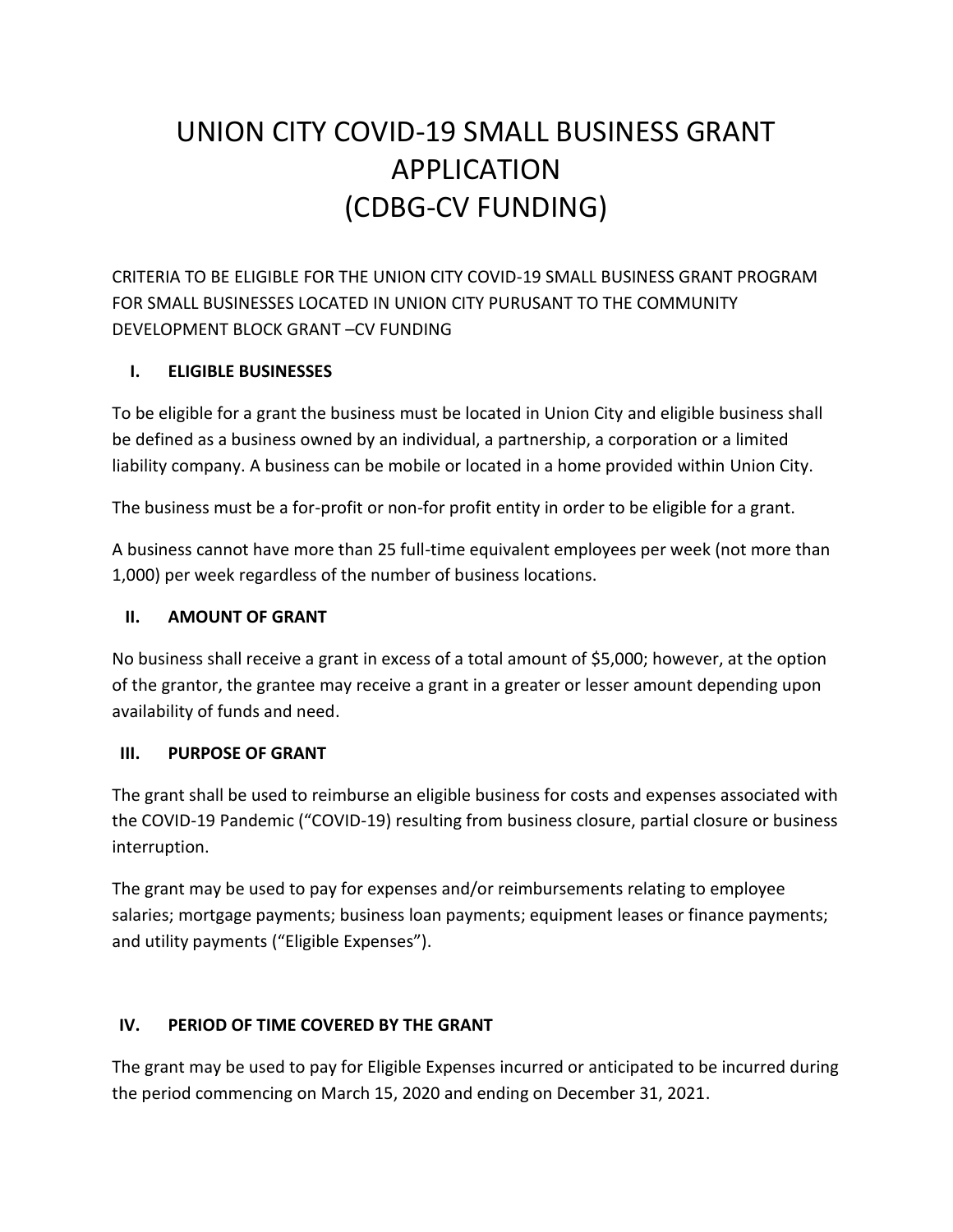#### **V. EMPLOYEE SALARIES**

Use of grant funds for employee salaries may include salary paid to the owner or principal of the owner of the business applicant.

### **VI. NON-PERMISSIBLE USE OF GRANT FUNDS (DUPLICATION OF BENEFITS)**

No grant application can be submitted for nor can grant funds be used to pay for any of the Eligible Expenses which are or have been the subject of any insurance claims or claims made with any other source, whether governmental or private, and for which a reimbursement payment is actually received.

### **VII. CERTIFICATION IN SUPPORT OF A GRANT APPLICATION**

The individual owner of a business applicant or the principal in any business entity which submits a grant application must certify under oath to the truth of the accuracy of any statement or representation contained in a grant application or a document submitted in support of a grant application.

The grant application must specifically certify to the following:

The application is currently registered as a business with the New Jersey Department of Treasury, Division of Taxation

The nature or type of business of the applicant

The application has not applied for benefits or reimbursements for the Eligible Expenses from any other source for which a reimbursement payment has been received

The business of the applicant is open at the time of the grant application and the applicant will use its best efforts to continue its business and not layoff its employees through December 31, 2021.

The business has a material financial need caused by COVID-19 that cannot be overcome without the benefit of the grant award

### **VIII. DOCUMENTS NEEDED TO SUPPORT A GRANT APLLICATION**

Any grant application submitted must contain he following documents relative to Eligible Expenses depending upon the use to which the grant funds are to be used:

Employee Salaries- - copy of last Form WR-30 filed with the State of New Jersey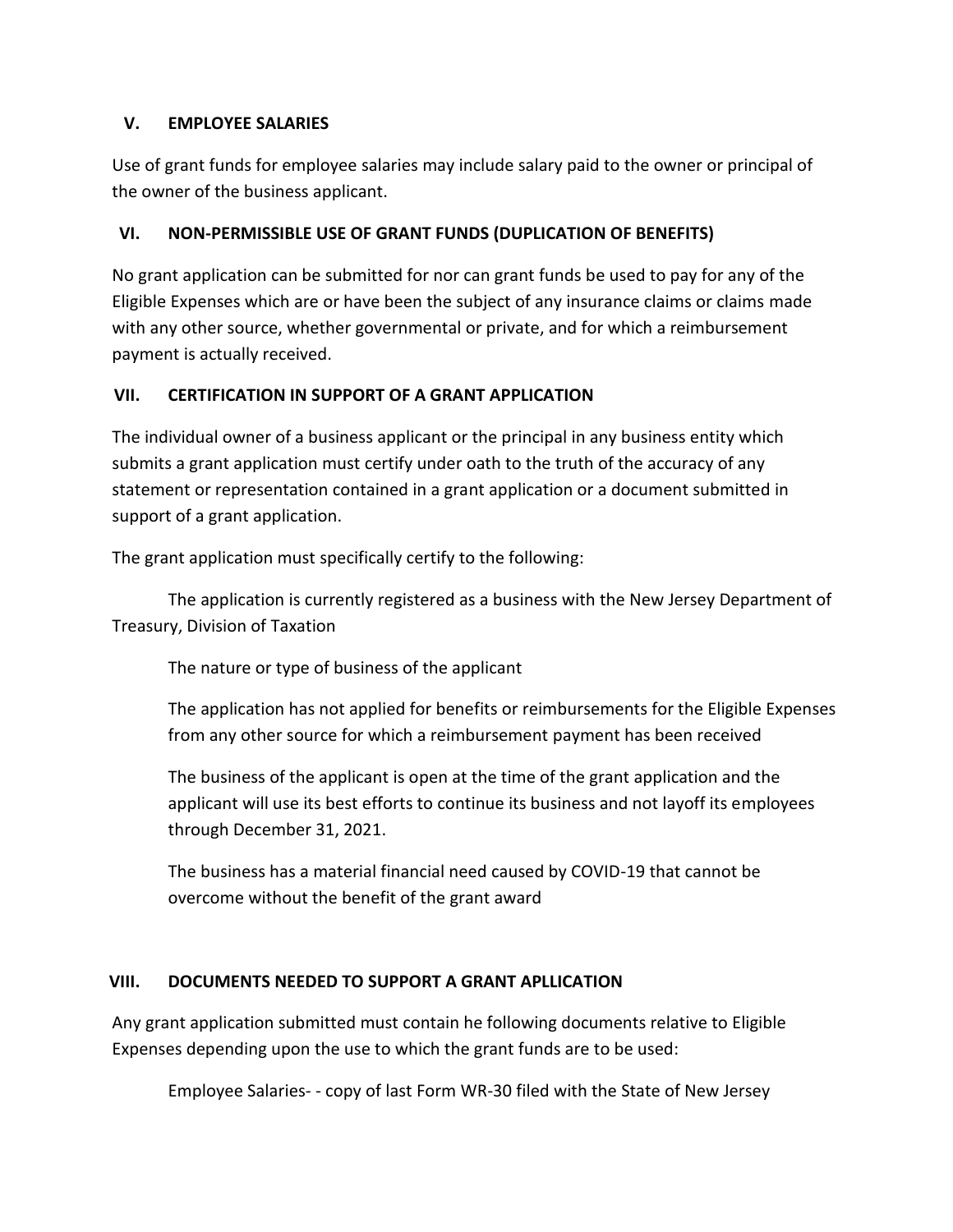Sole proprietor salary – copy of last federal income tax return or proof of owner draws

Salary of principal of entity owner – copy of last filed federal Form K-1

Lease payments – copy of the signed lease

Mortgage/Business loans – copy of signed mortgage note and/or business loan note

Utilities – copies of any bills

Equipment lease/finance payment – copy of monthly statement or lease/financing agreement

Any grant application must contain evidence of the tax i.d. number for the business owner

Any grant application which is made by an entity must include a copy of the filed certificate of formation of the entity

Any grant application must submit evidence it was in business as of March 15, 2020. Satisfactory evidence shall be leases, utility bills evidencing operations or bills for supplies or other business necessities which disclose that the business was in operation as of March 15, 2020.

### **IX. AMOUNT OF THE GRANT AWARD AND MANNER OF PAYMENT OF THE GRANT AWARD**

Subject to Section II above, no grant award can exceed \$10,000. The amount of the grant award shall be determined by considering the following criteria:

- (i) The grant applicant shall receive \$2,000 per employee for any employee who was an employee of the applicant (including an owner employee) as of March 15, 2020 and whom the applicant certifies shall be in the employ of the grant applicant through December 31, 2021. The purpose of this payment is to serve as a working capital contribution to the applicant and as financial assistance to allow the applicant to remain open for business.
- (ii) An amount equal to the difference between \$10,000 and amount calculated pursuant to section (i) above which shall be used to pay for documented COVID-19 Expenses incurred or anticipated to be incurred for the period commencing on March 15, 2020 and ending on December 31, 2021 conditioned upon the applicant certifying that it shall use its best efforts to remain in business through December 31, 2021.

The grant award as calculated pursuant to sections (i) and (ii) above shall be paid in full at the time the grant is approved.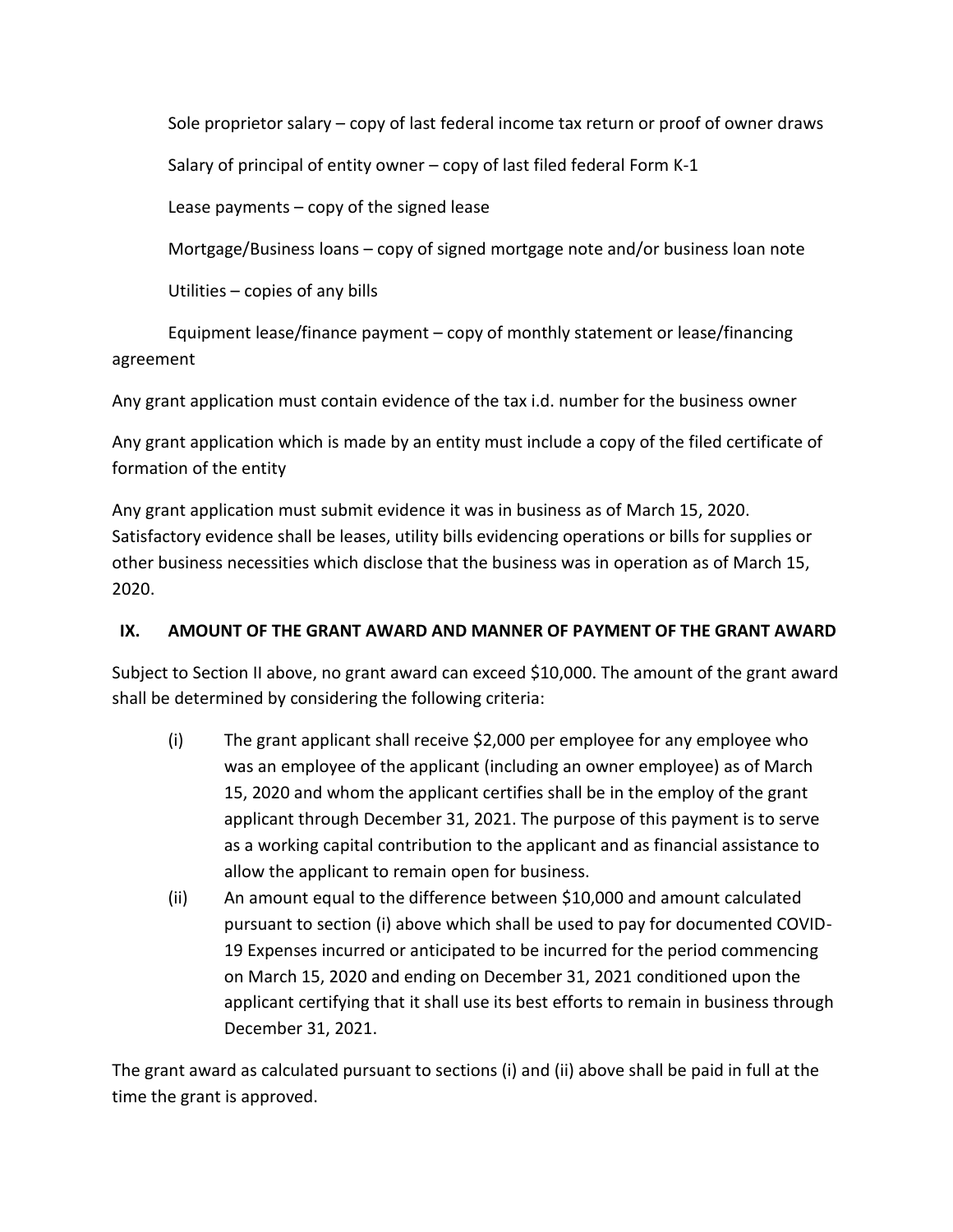### **X. FAILURE TO USE FUNDS PROPERLY**

Any business who files a fraudulent grant application or misuses grant funds will be obligated to return any funds improperly received plus interest at the rate of 1% per annum.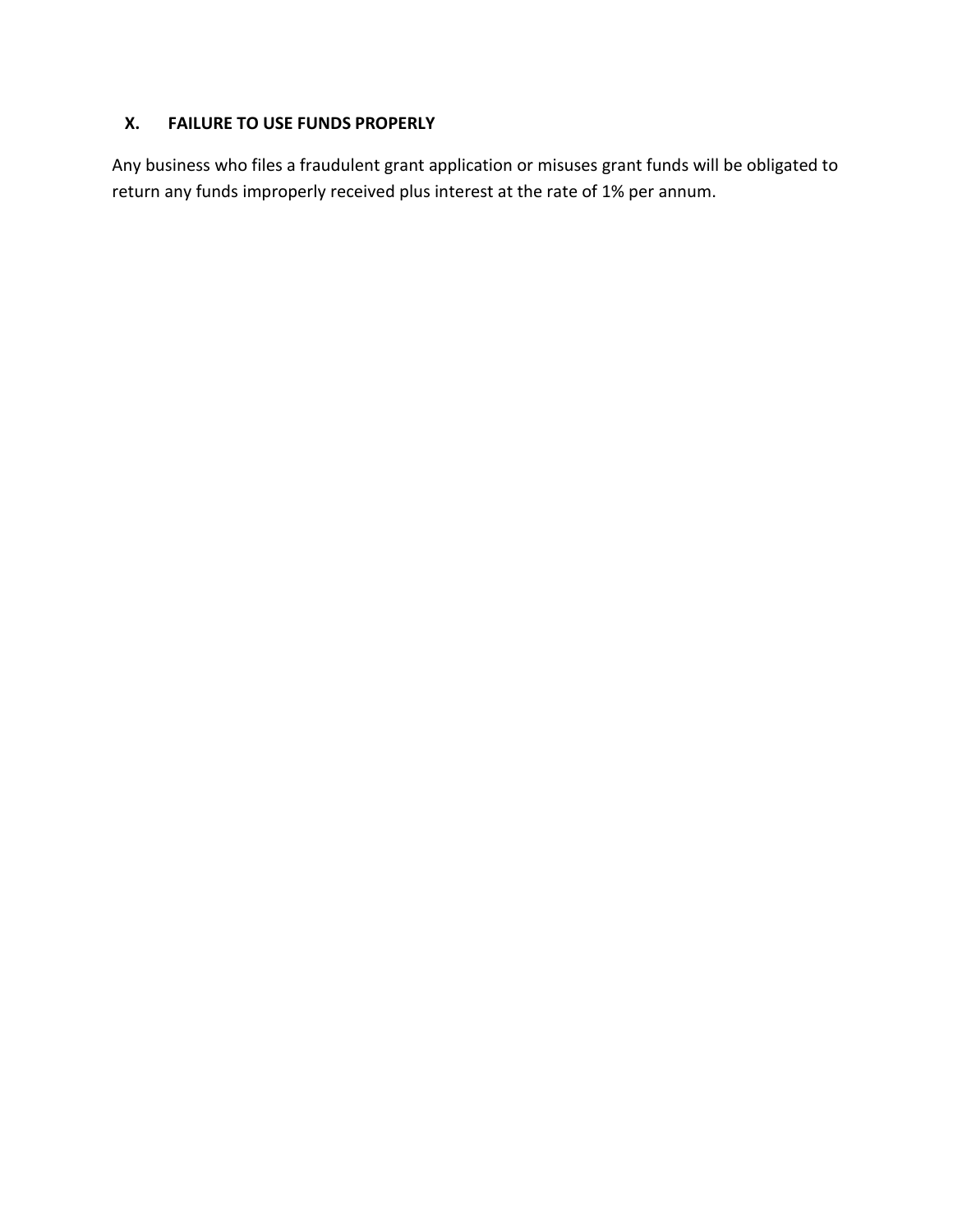### **UNION CITY COVID-19 SMALL BUSINESS GRANT APPLICATION**

# **CONTACT INFORMATION**

| Business Phone: _________________________________Cell Phone_____________________ |                                           |  |
|----------------------------------------------------------------------------------|-------------------------------------------|--|
| Email Address: _____________________________                                     |                                           |  |
| <b>BUSINESS INFORMATION</b>                                                      |                                           |  |
|                                                                                  |                                           |  |
| Business Address: _______________________________                                |                                           |  |
|                                                                                  | Zip Code: _______________________________ |  |
| Tax ID Number: _______________________                                           |                                           |  |
|                                                                                  |                                           |  |
|                                                                                  |                                           |  |
|                                                                                  |                                           |  |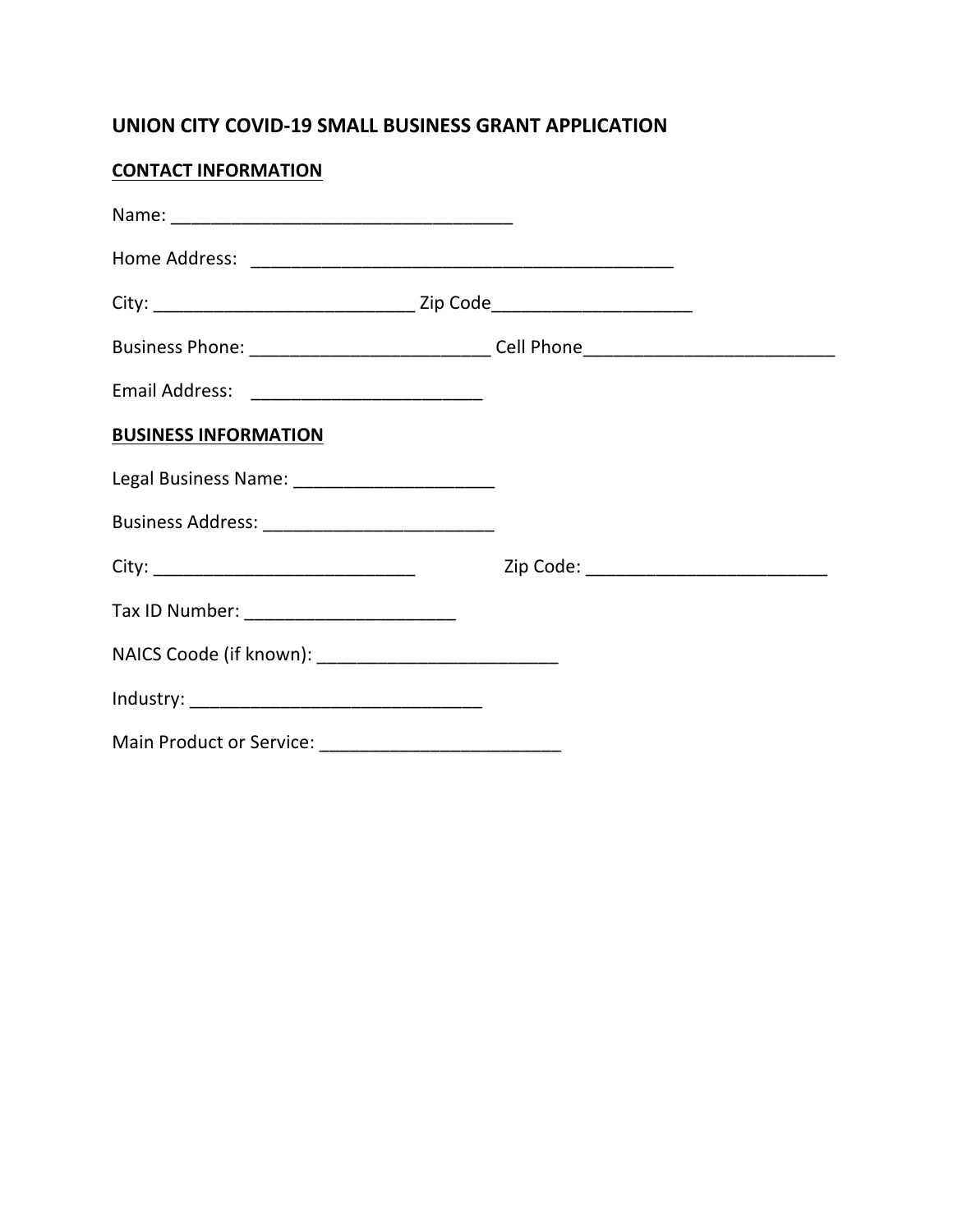#### **GRANT CRITERIA**

- 1. Is your business based in Union City? YES OR NO
- 2. Where is your business located?
- 3. Were you open and operating as of March 15, 2020? YES OR NO
- 4. Does your business have 25 or fewer full-time equivalents (FTE's)? YES OR NO
- 5. Is your business a non-profit entity? YES OR NO

#### **CERTIFICATIONS**

#### **I certify that the following statements are true:**

- The applicant is currently registered as a business with the New Jersey Department of Treasury, Division of Taxation
- The applicant has not applied for benefits or reimbursements for the Eligible Expenses from any other source for which a reimbursement payment has been received.
- The business of the applicant is open at the time at the time of the grant application and the applicant will use is best efforts to continue its business and not layoff its employees through December 31, 2021.
- The applicant has been adversely impacted by COVID-19 resulting in a reduction of its business operations whether due to a partial closure, a complete closure or a change in the manner of doing business. The business has a material financial need caused by COVID-19 that cannot be overcome with without benefit of the grant award.
- The applicant agrees and understands that any funds contained within a grant award that represent a payment for an expense or obligation owed to a third party must be used to make payment to the third party for the obligation or expense. The applicant further certifies that any request for reimbursement for an expense or obligation previously paid the applicant to a third party is an expense or obligation actually paid by the applicate to the third party.

I certify that all statements above are true to the best of my knowledge

 $X_\perp$  , we have the set of the set of the set of the set of the set of the set of the set of the set of the set of the set of the set of the set of the set of the set of the set of the set of the set of the set of the se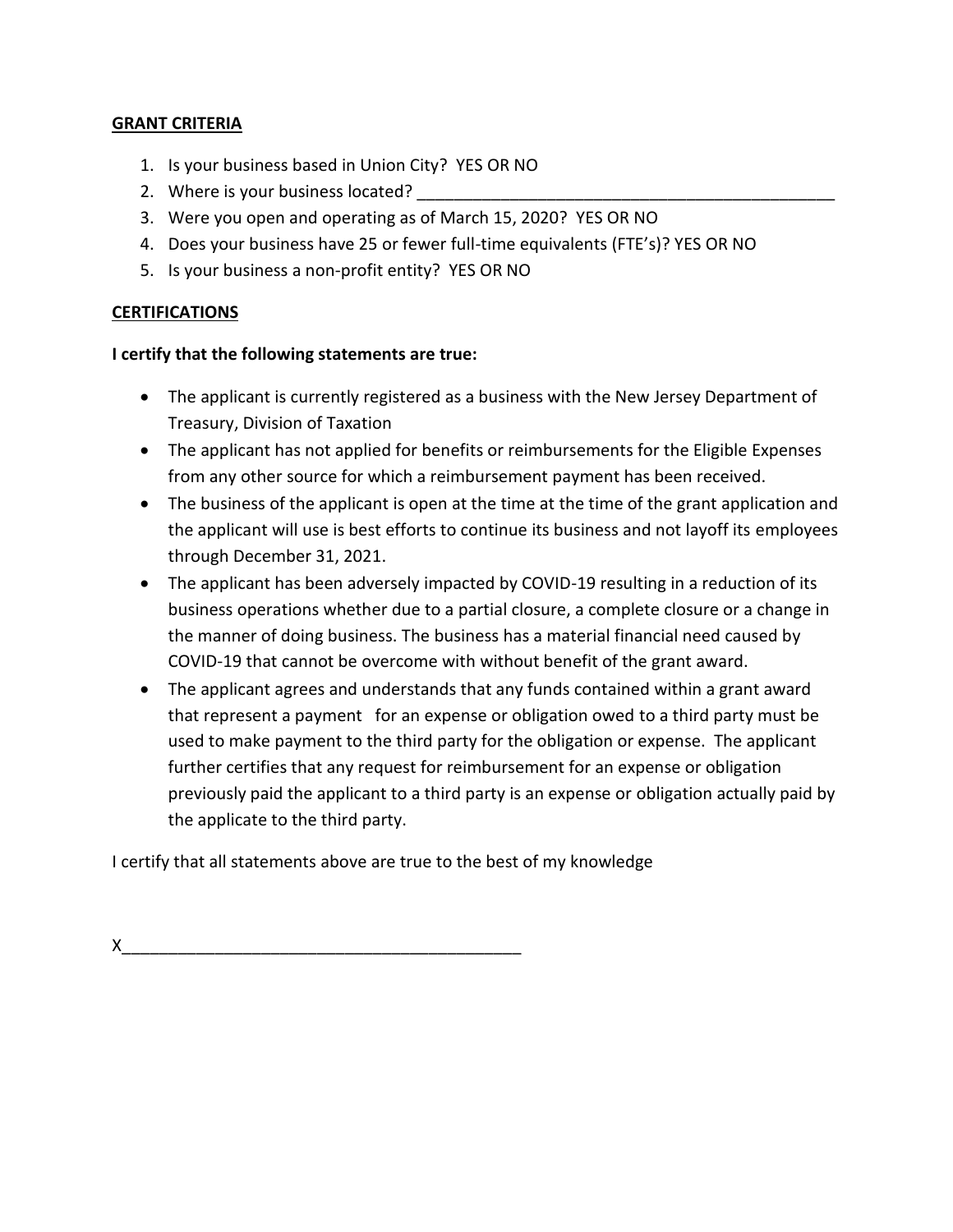### **COVID-19 IMPACT**

1A. Have you received any federal or state funding (i.e. PPP, EIDI, EDA)? YES OR NO

1B. If yes, list the loan/grant, amount and date received.

| LOAN/GRANT TYPE | DATE RECEIVED | <b>AMOUNT RECEIVED</b> |
|-----------------|---------------|------------------------|
|                 |               |                        |
|                 |               |                        |
|                 |               |                        |

### **BUSINES DETAIL**

1A. Is your business a home–based business? YES OR NO

1B. If yes, what percentage of your home is for Business Use? \_\_\_\_\_\_\_\_\_\_\_\_\_\_\_\_\_\_

| <b>OFFICER</b> | <b>OWNERSHIP PERCENTAE (%)</b> |
|----------------|--------------------------------|
|                |                                |
|                |                                |
|                |                                |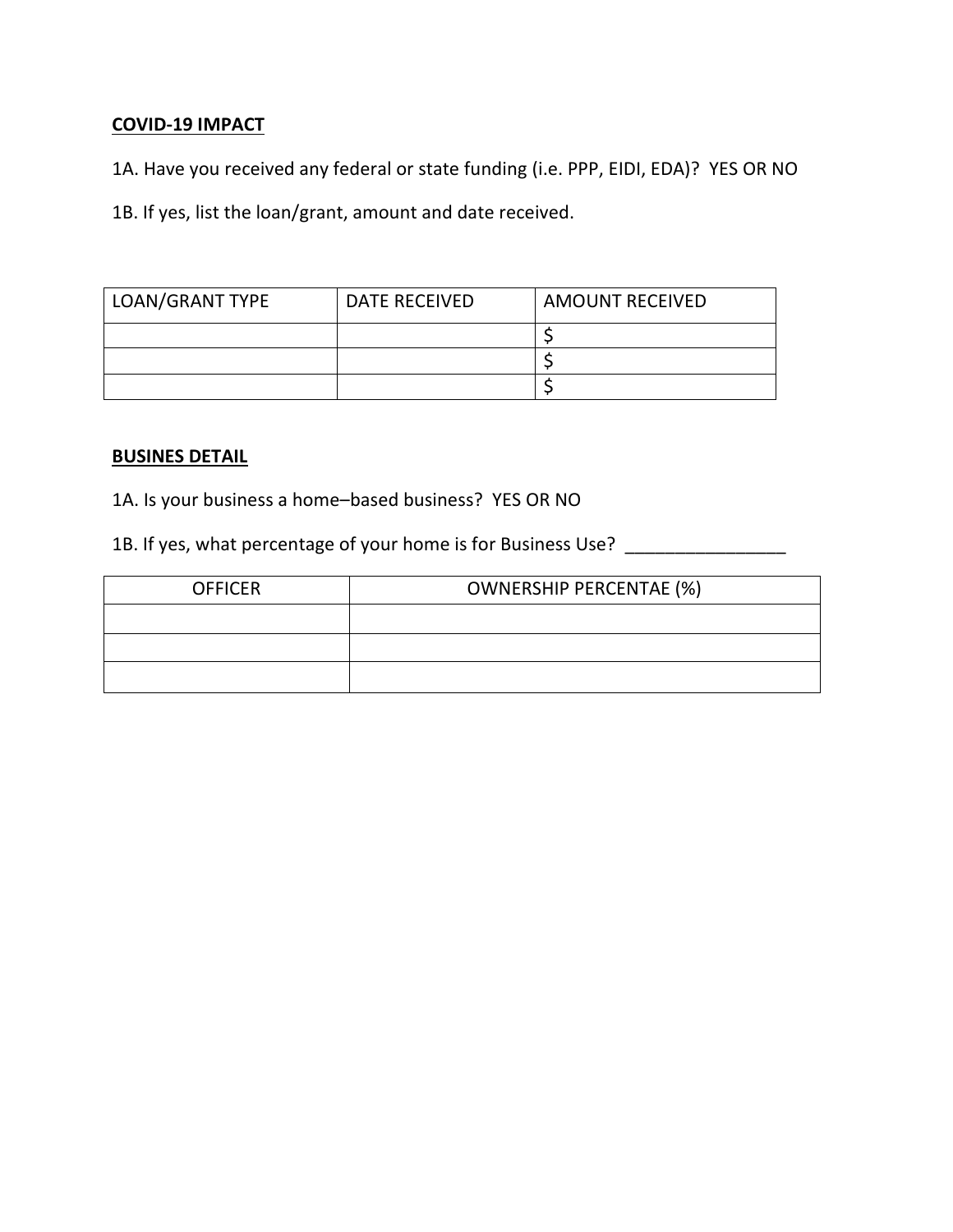### **GRANT REQUEST**

|                                               | <b>TOTAL</b> |
|-----------------------------------------------|--------------|
| <b>Employee Salaries</b>                      | Ş            |
| Salary of Principal                           | Ċ            |
| Monthly Rent (If Tenant)                      |              |
| Monthly Mortgage (if Owner)* Business portion |              |
| Utilities - Gas/Electric                      | ς            |
| Utilities - Water/Sewer                       |              |
| <b>Equipment Leases/Financing</b>             |              |
| <b>Business Loan Payment</b>                  |              |
| Total                                         |              |

\*Business Mortgage – Home based businesses include only business portion of the monthly mortgage

TOTAL GRANT AMOUNT REQUESTED (CANNOT EXCEED \$5,000): \$ \_\_\_\_\_\_\_\_\_\_\_\_\_\_\_\_\_\_\_\_\_\_\_\_\_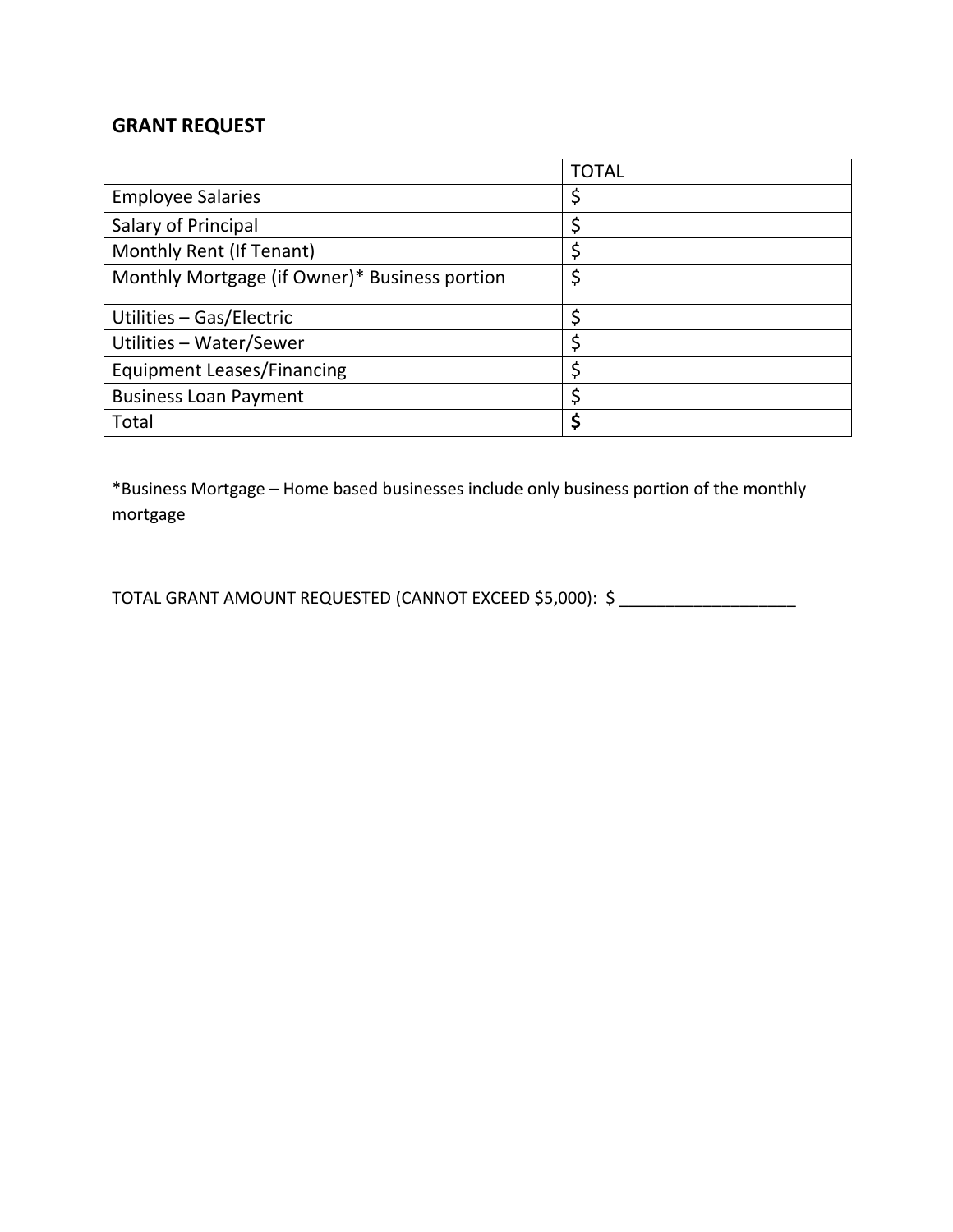#### **DOCUMENTATION**

Please attach all relevant forms with your application:

- Form W9 \* Required for all applicants
- **•** Business Registration Certificate
- Certificate of Formation
- Employee Salaries Copy of last form WR-30 filed with the State of New Jersey
- Salary of Principal Copy of last form 1040 or Form K-1
- Lease Payments Copy of the signed lease
- Mortgage Payments Copy of signed mortgage note

If you are a home based business, you must provide a federal tax return, including Form 8829,

that shows the percentage of your home used for business.

- Water/Sewer Bill Copies of water and sewer bills
- Gas/Electric Bill Copies of gas and electric bills
- Equipment Lease/Finance Payment Copy of Monthly statement or lease/financing agreement
- Business Loan Payment Loan Agreement with terms from financial institution

#### LEGAL CERTIFICATION OF APPLICANT

I, the same of the set of the following: All the set of the following: All the set of the following: All the set of the set of the set of the set of the set of the set of the set of the set of the set of the set of the set statements and information provided I this application are accurate and truthful. I agree to be bound by the terms and conditions contained in this application. I am aware that my application may be denied if any of the information that I provided is inaccurate. I am also aware that if any of the information of statements made by me are willfully false that I am subject to punishment by law and reimbursement of funds with interest at 1% per annum. By applying for this grant, I agree to make any other documents reasonably required by the city, or by audit, available as requested.

#### X\_\_\_\_\_\_\_\_\_\_\_\_\_\_\_\_\_\_\_\_\_\_\_\_\_\_\_\_\_\_\_\_\_\_\_\_\_\_\_\_\_\_\_\_\_\_\_\_\_\_\_\_\_\_\_\_\_\_\_\_

Print Name

For any questions, please call 201-348-5731.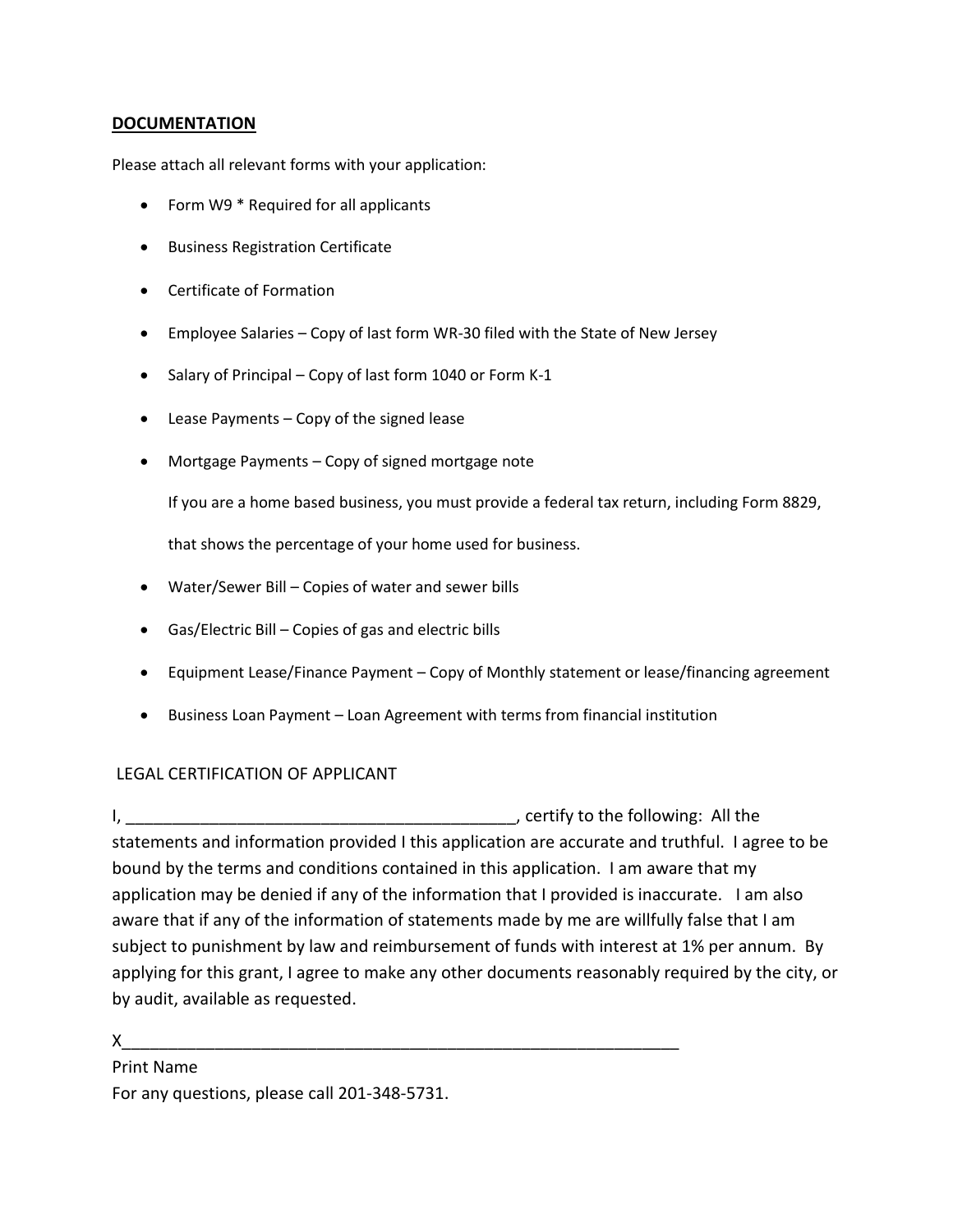### SOLICITUD DE SUBVENCIÓN PARA PEQUEÑAS EMPRESAS COVID-19 DE UNION CITY

### (FINANCIACIÓN CDBG-CV)

CRITERIOS PARA SER ELEGIBLE PARA EL PROGRAMA DE SUBVENCIONES PARA PEQUEÑAS EMPRESAS DE UNION CITY COVID-19 PARA PEQUEÑAS EMPRESAS UBICADAS EN UNION CITY DE CONFORMIDAD CON LA SUBVENCIÓN DE BLOQUES DE DESARROLLO COMUNITARIO - FINANCIAMIENTO DEL CV

### **I. EMPRESAS ELEGIBLES**

Para ser elegible para una subvención, el negocio debe estar ubicado en Union City y el negocio elegible se definirá como un negocio propiedad de un individuo, una sociedad, una corporación o una compañía de responsabilidad limitada. Una empresa puede ser móvil o estar ubicada en una casa proporcionada dentro de Union City.

La empresa debe ser una entidad con o sin fines de lucro para ser elegible para una subvención.

Una empresa no puede tener más de 25 empleados equivalentes a tiempo completo por semana (no más de 1,000) por semana, independientemente del número de lugares comerciales.

### **II. CANTIDAD DE LA SUBVENCIÓN**

Ninguna empresa recibirá una subvención que supere un monto total de \$ 5,000; sin embargo, a opción del otorgante, el concesionario puede recibir una subvención en una cantidad mayor o menor dependiendo de la disponibilidad de fondos y la necesidad.

### **III. OBJETIVO DE LA SUBVENCIÓN**

La subvención se utilizará para reembolsar a una empresa elegible para los costos y gastos asociados con la pandemia COVID-19 ("COVID-19) como resultado del cierre comercial, cierre parcial o interrupción comercial.

La subvención puede utilizarse para pagar gastos y / o reembolsos relacionados con los sueldos de los empleados; pagos de hipoteca; pagos de préstamos comerciales; arrendamientos de equipos o pagos financieros; y pagos de servicios públicos ("Gastos elegibles").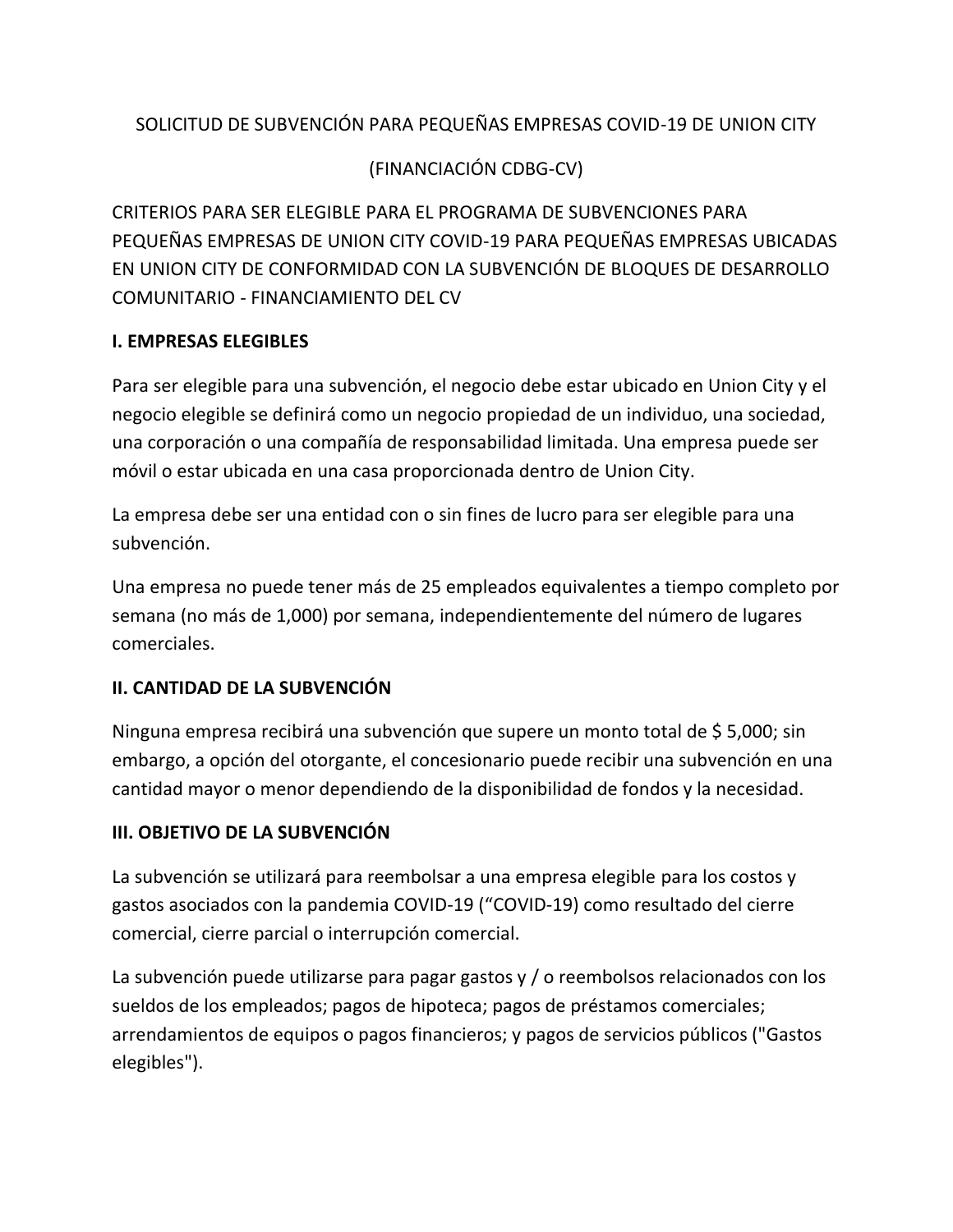### **IV. PLAZO DE TIEMPO CUBIERTO POR LA SUBVENCIÓN**

La subvención puede utilizarse para pagar los Gastos elegibles incurridos o que se prevé que se incurrirán durante el período que comienza el 15 de marzo de 2020 y finaliza el 31 de diciembre de 2021.

### **V. SALARIOS DE LOS EMPLEADOS**

El uso de los fondos de la subvención para los salarios de los empleados puede incluir el salario pagado al propietario o al director del propietario de la empresa solicitante.

### **VI. USO NO PERMITIDO DE FONDOS DE SUBVENCIÓN (DUPLICACIÓN DE BENEFICIOS)**

No se puede presentar una solicitud de subvención ni se pueden utilizar los fondos de la subvención para pagar ninguno de los Gastos Elegibles que son o han sido objeto de reclamaciones de seguros o reclamaciones hechas con cualquier otra fuente, ya sea gubernamental o privada, y por las que un pago de reembolso es recivido.

### **VII. CERTIFICACIÓN EN APOYO A UNA SOLICITUD DE SUBVENCIÓN**

El propietario individual de un solicitante comercial o el principal de cualquier entidad comercial que presente una solicitud de subvención debe certificar bajo juramento la veracidad de cualquier declaración o representación contenida en una solicitud de subvención o un documento presentado en apoyo de una solicitud de subvención.

La solicitud de subvención debe certificar específicamente lo siguiente:

La aplicación está actualmente registrada como una empresa en el Departamento del Tesorería de Nueva Jersey, División de Impuestos.

La naturaleza o el tipo de actividad empresarial del solicitante.

La solicitud no ha solicitado beneficios o reembolsos por los Gastos Elegibles de ninguna otra fuente por la cual se haya recibido un pago de reembolso.

El negocio del solicitante está abierto en el momento de la solicitud de subvención y el solicitante hará todo lo posible para continuar con su negocio y no despedir a sus empleados hasta el 31 de diciembre de 2021.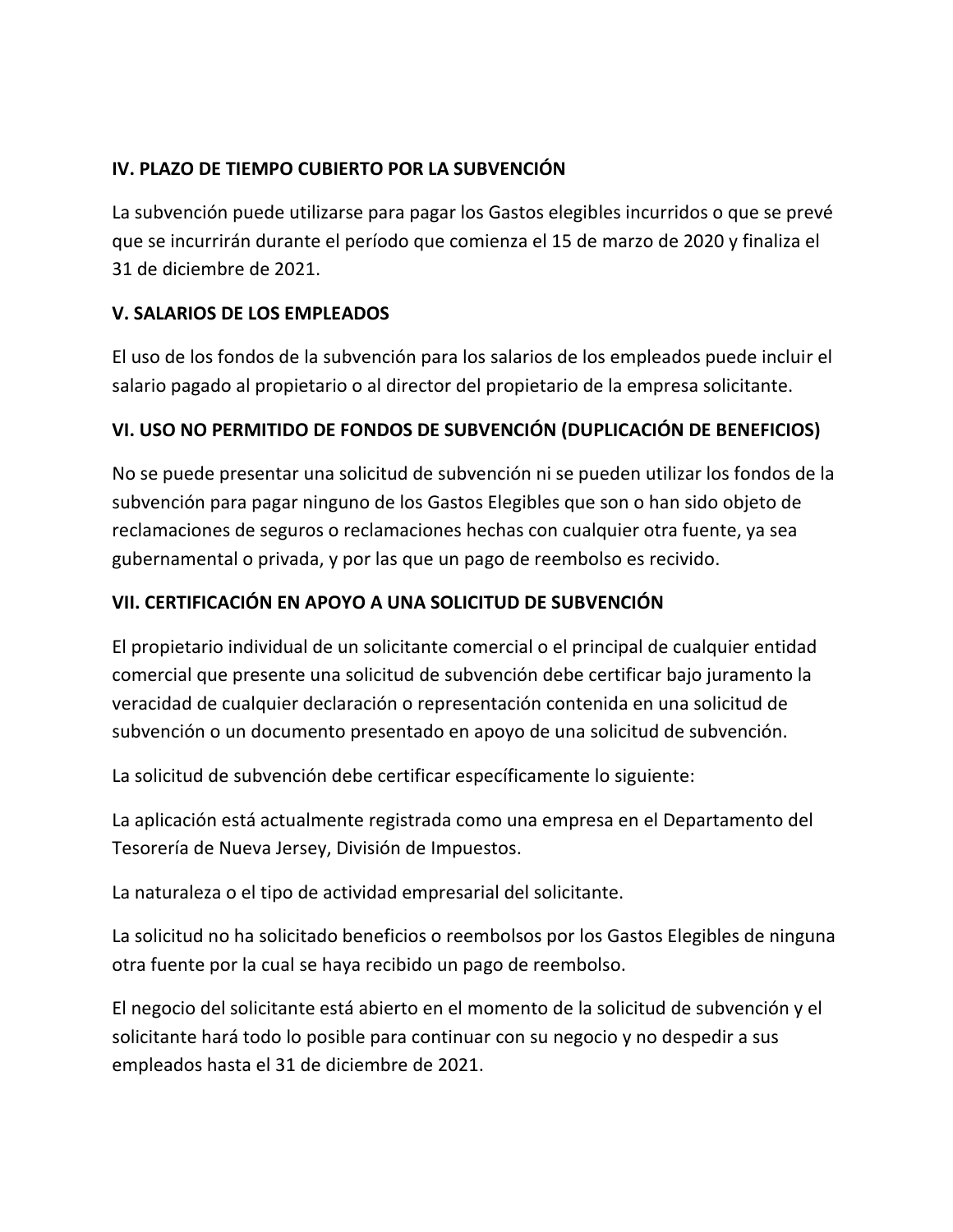La empresa tiene una necesidad financiera material causada por el COVID-19 que no se puede superar sin el beneficio de la concesión de la subvención.

### **VIII. DOCUMENTOS NECESARIOS PARA APOYAR UNA SOLICITUD DE SUBVENCIÓN**

Cualquier solicitud de subvención enviada debe contener los siguientes documentos relacionados con los gastos elegibles, dependiendo del uso para el cual se utilizarán los fondos de la subvención:

Salarios de los empleados: copia del último formulario WR-30 presentado en el estado de Nueva Jersey

Salario de propietario único: copia de la última declaración de impuestos federales sobre la renta o comprobante de retiro del propietario

Salario del principal del propietario de la entidad: copia del último formulario federal K-1 presentado

Pagos de arrendamiento: copia del contrato de arrendamiento firmado

Préstamos hipotecarios / comerciales: copia de la nota hipotecaria firmada y / o nota de préstamo comercial

Servicios públicos: copias de las facturas

Pago de arrendamiento / financiamiento de equipo: copia del estado de cuenta mensual o contrato de arrendamiento / financiamiento

Cualquier solicitud de subvención debe contener evidencia del numero de identificación de impuestos para el dueño de la empresa

Cualquier solicitud de subvención realizada por una entidad debe incluir una copia del certificado de formación de la entidad presentado.

Cualquier solicitud de subvención debe presentar evidencia de que estaba en funcionamiento el 15 de marzo de 2020. Las pruebas satisfactorias serán arrendamientos, facturas de servicios públicos que demuestren operaciones o facturas de suministros u otras necesidades comerciales que revelen que la empresa estaba en funcionamiento el 15 de marzo de 2020.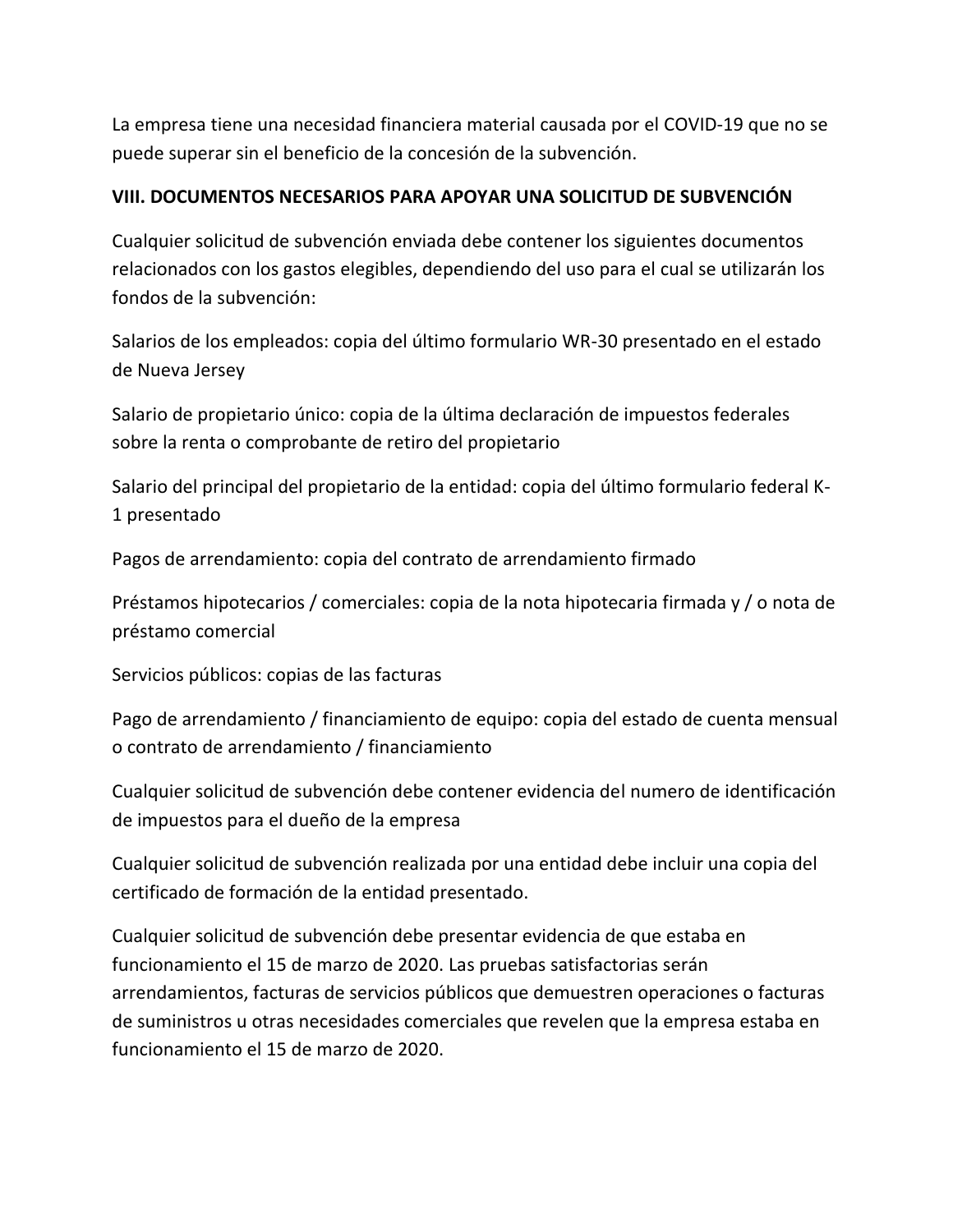### **IX. IMPORTE DE LA SUBVENCIÓN Y FORMA DE PAGO DE LA SUBVENCIÓN**

Sujeto a la Sección II anterior, ninguna subvención puede exceder los \$ 10,000. El monto de la subvención se determinará considerando los siguientes criterios:

- (i) El solicitante de la subvención recibirá \$ 2,000 por empleado por cualquier empleado que fuera empleado del solicitante (incluido un empleado propietario) a partir del 15 de marzo de 2020 y que el solicitante certifique que estará empleado por el solicitor de la subvencion al menos hasta el 31 de diciembre de 2021. El propósito de este pago es servir como una contribución de capital de trabajo para el solicitante y como asistencia financiera para permitir que el solicitante permanezca abierto al público.
- (ii) Un monto igual a la diferencia entre \$ 10,000 y el monto calculado de conformidad con la sección (i) anterior que se utilizará para pagar los Gastos documentados de COVID-19 incurridos o anticipados para el período que comienza el 15 de marzo de 2020 y termina el 31 de diciembre de 2021 condicionado a que el solicitante certifique que hará todo lo posible para permanecer en el negocio hasta el 31 de diciembre de 2021.

La concesión de la subvención calculada de conformidad con las secciones (i) y (ii) anteriores se pagará en su totalidad en el momento en que se apruebe la subvención.

### **X. INCUMPLIMIENTO DE UTILIZAR LOS FONDOS ADECUADAMENTE**

Cualquier empresa que presente una solicitud de subvención fraudulenta o haga un mal uso de los fondos de la subvención estará obligada a devolver los fondos recibidos indebidamente más intereses a una tasa del 1% anual.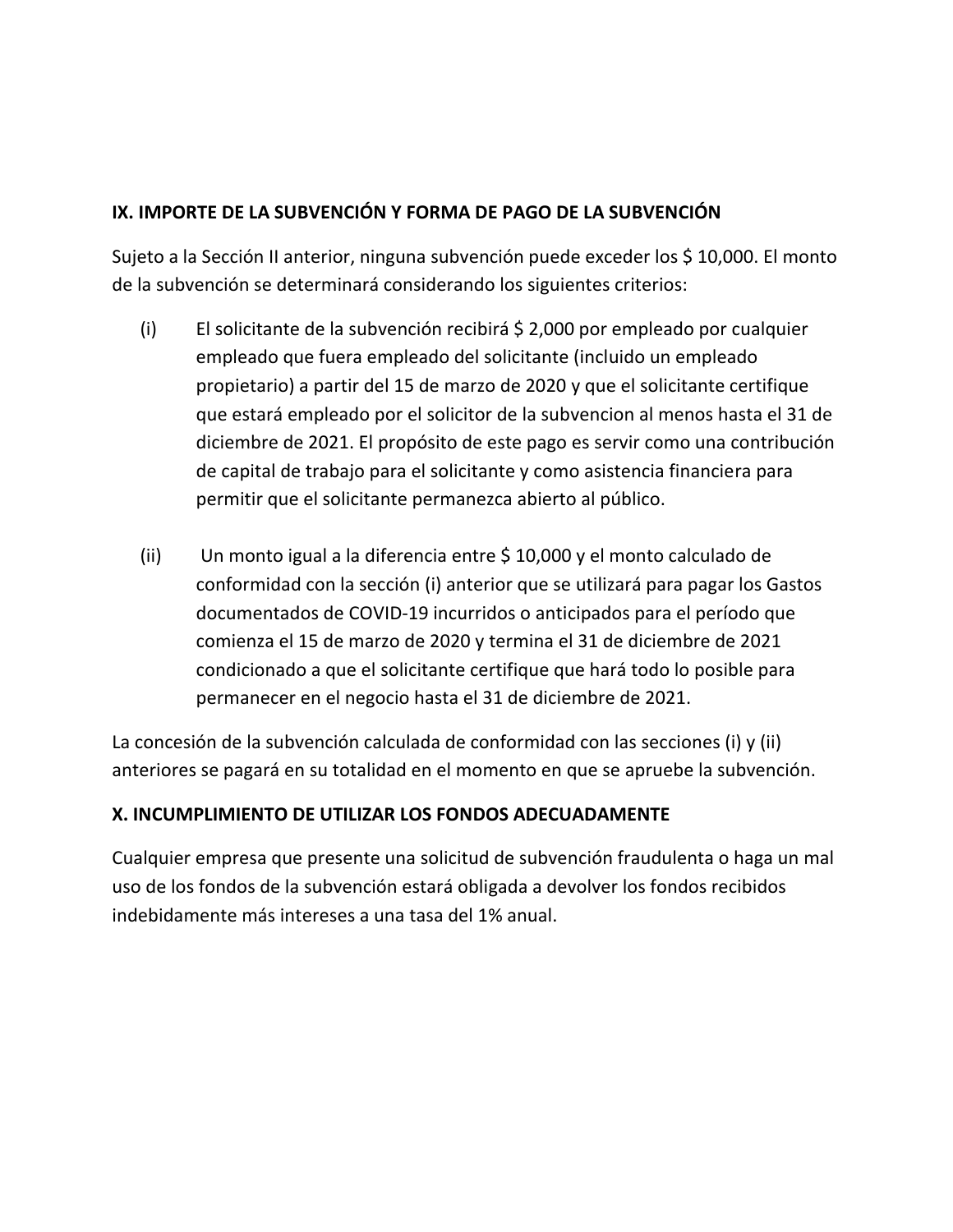# **SOLICITUD DE SUBVENCIÓN COVID-19 PARA PEQUEÑAS EMPRESAS DE UNION CITY**

# **INFORMACIÓN DEL CONTACTO**

| Código postal:__________       |
|--------------------------------|
|                                |
|                                |
|                                |
| <b>INFORMACIÓN DEL NEGOCIO</b> |
|                                |
|                                |
|                                |
|                                |
|                                |
|                                |
|                                |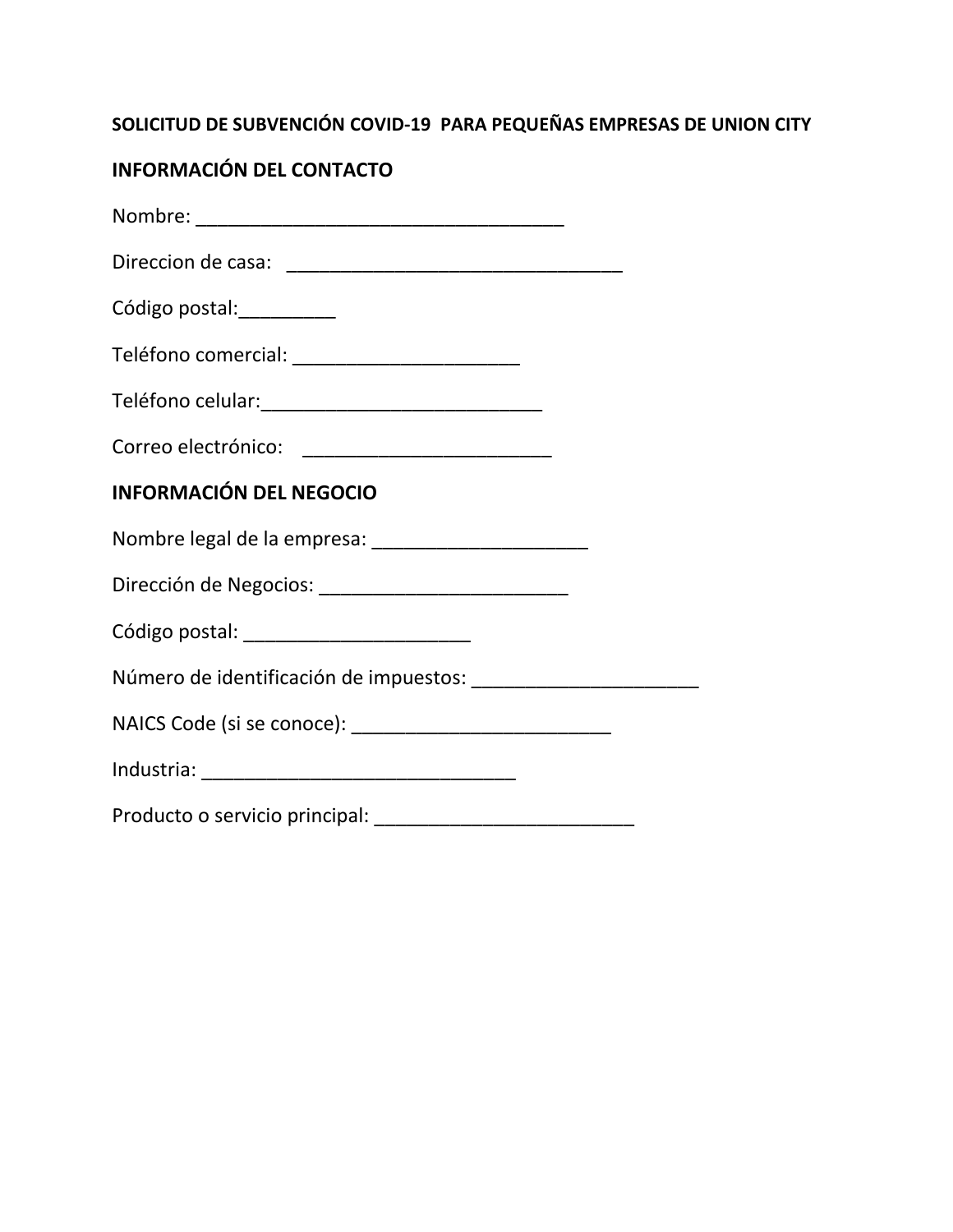### **CRITERIOS DE SUBVENCIÓN**

- 1. ¿Tiene su empresa en Union City? SÍ O NO
- 2. ¿Dónde está ubicada su empresa?
- 3. ¿Estaba abierta y en funcionamiento el 15 de marzo de 2020? SÍ O NO
- 4. ¿Tiene su empresa 25 o menos equivalentes de tiempo completo (FTE)? SÍ O NO
- 5. ¿Su empresa es una entidad sin fines de lucro? SÍ O NO

### **CERTIFICACIONES**

### **Certifico que las siguientes declaraciones son verdaderas:**

• El solicitante está registrado actualmente como empresa en la División de Impuestos del Departamento del Tesoria de Nueva Jersey.

• El solicitante no ha solicitado beneficios o reembolsos por los Gastos Elegibles de ninguna otra fuente por la cual se haya recibido un pago de reembolso.

• El negocio del solicitante está abierto en el momento de la solicitud de subvención y el solicitante hará todo lo posible para continuar con su negocio y no despedir a sus empleados hasta el 31 de diciembre de 2021.

• El solicitante ha sido afectado adversamente por COVID-19 resultando en una reducción de sus operaciones comerciales, ya sea debido a un cierre parcial, un cierre completo o un cambio en la forma de hacer negocios. La empresa tiene una necesidad financiera material causada por COVID-19 que no se puede superar sin el beneficio de la concesión de la subvención.

• El solicitante acepta y comprende que cualquier fondo contenido en una concesión de subvención que represente un pago por un gasto u obligación adeudado a un tercero debe utilizarse para realizar el pago al tercero por la obligación o gasto. El solicitante certifica además que cualquier solicitud de reembolso por un gasto u obligación pagados previamente por el solicitante a un tercero es un gasto u obligación realmente pagado por el solicitante al tercero.

Certifico que todas las declaraciones anteriores son verdaderas a mi leal saber y entender.

 $X$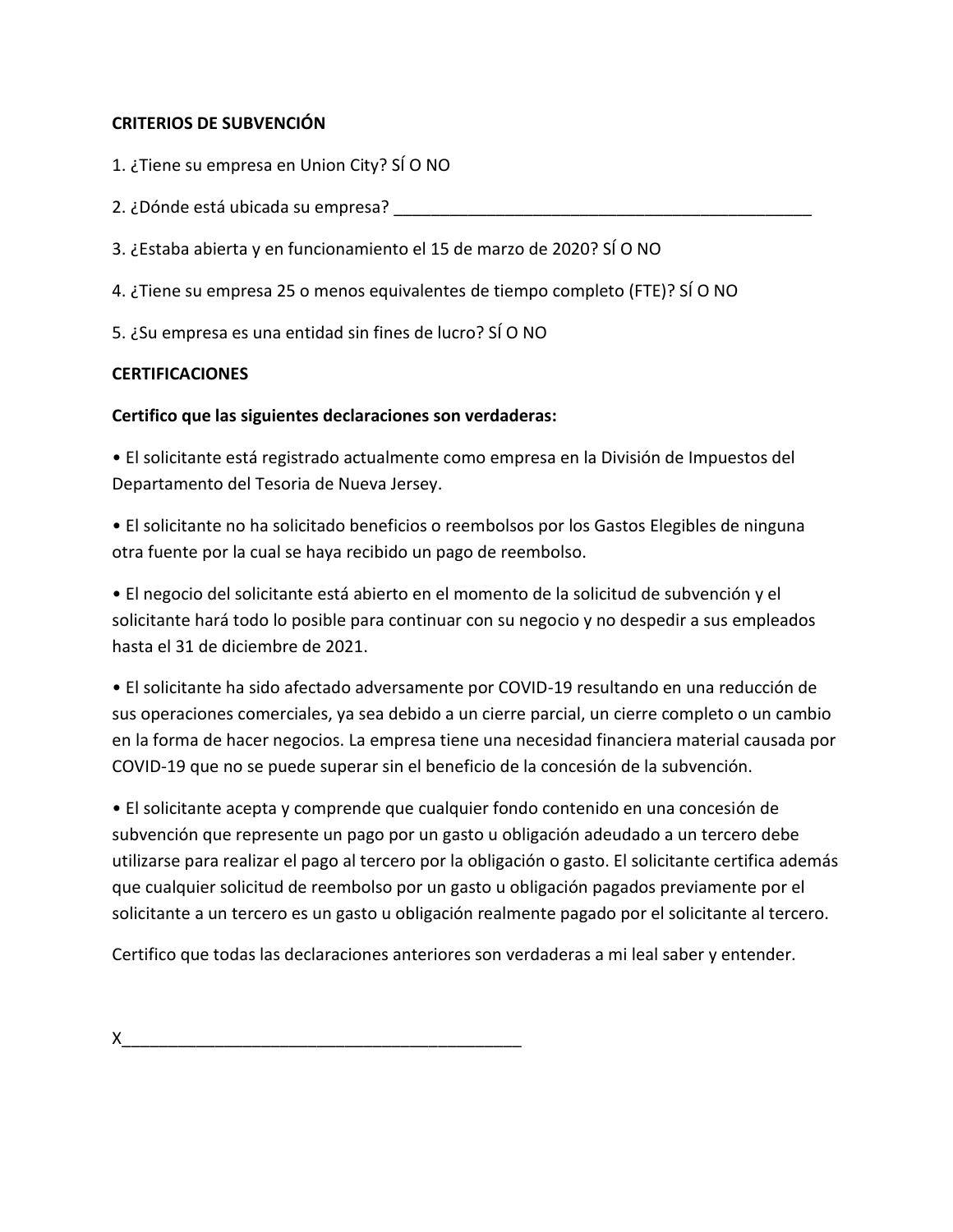#### **IMPACTO del COVID-19**

1A. ¿Ha recibido fondos federales o estatales (es decir, PPP, EIDI, EDA)? SÍ O NO

1B. En caso afirmativo, indique el préstamo / subvención, la cantidad y la fecha en que se recibió.

#### **TIPO DE PRÉSTAMO / SUBVENCIÓN FECHA RECIBIDA CANTIDAD RECIBIDA**

| Préstamo/Tipo de Subvención | Fecha que recibió | Cantidad que Recibió |
|-----------------------------|-------------------|----------------------|
|                             |                   |                      |
|                             |                   |                      |
|                             |                   |                      |

#### **DETALLE DEL NEGOCIO**

1A. ¿Es su negocio un negocio desde casa? SÍ O NO

1B. En caso afirmativo, ¿qué porcentaje de su hogar es para uso comercial? \_\_\_\_\_\_\_\_\_\_\_\_\_\_\_\_\_\_\_\_\_\_\_\_\_\_\_\_\_\_\_\_\_\_\_

| <b>OFICIAL</b> | PORCENTAJE DE PROPIEDAD (%) |  |
|----------------|-----------------------------|--|
|                |                             |  |
|                |                             |  |
|                |                             |  |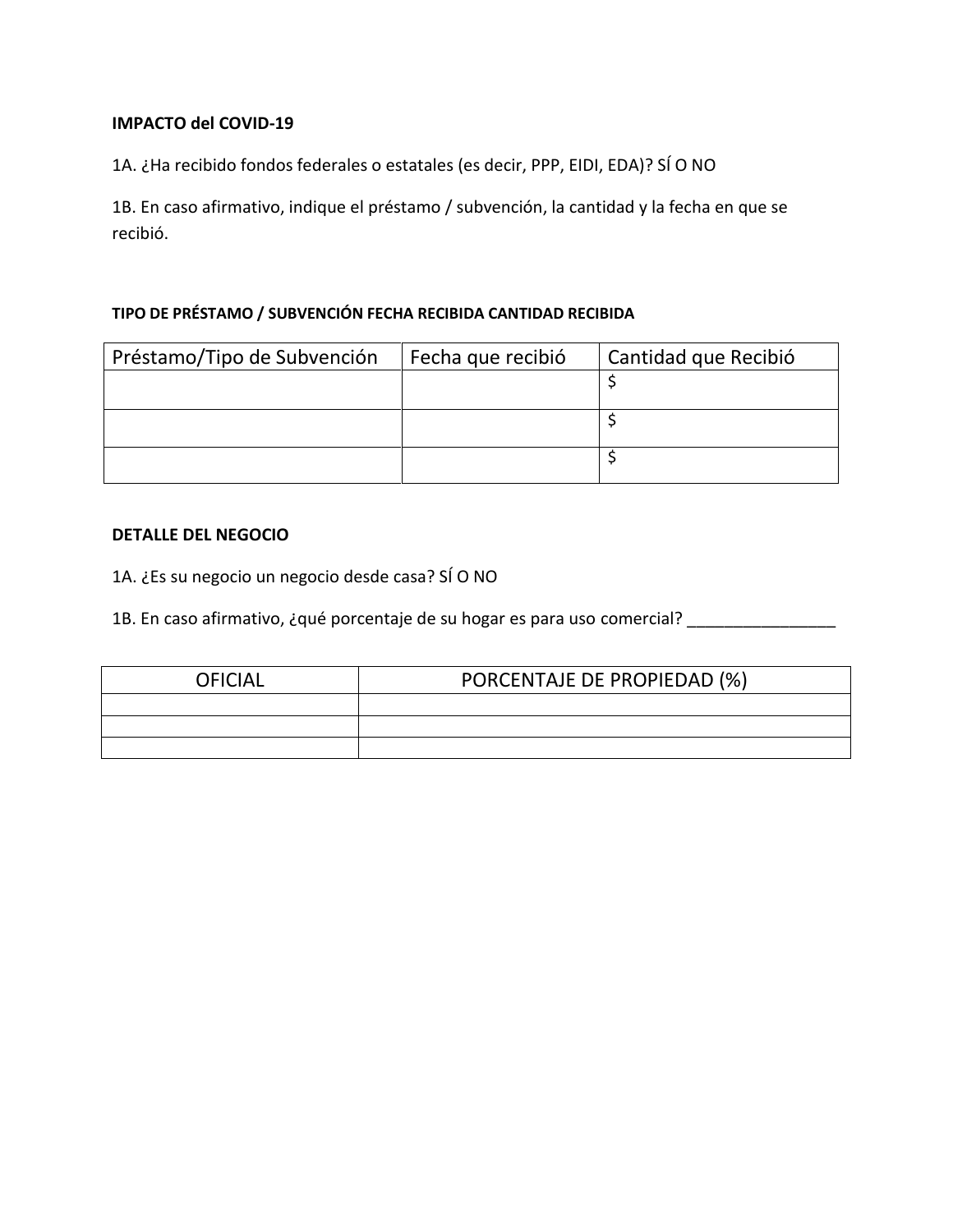### **SOLICITUD DE SUBVENCIÓN**

|                                                           | TOTAL |
|-----------------------------------------------------------|-------|
| Salarios de los empleados                                 | Ş     |
| Salario del director                                      | \$    |
| Alquiler mensual (si es inquilino)                        | \$    |
| Hipoteca mensual (si es propietario) Porción<br>comercial | \$    |
| Servicios públicos: gas / electricidad                    |       |
| Servicios públicos: agua / alcantarillado                 |       |
| Arrendamientos / Financiamiento de Equipo                 | \$    |
| Pago del préstamo comercial                               | \$    |
| Total                                                     |       |

\* Hipoteca comercial: los negocios basados en el hogar incluyen solo la parte comercial de la hipoteca mensual

CANTIDAD TOTAL DE LA SUBVENCIÓN SOLICITADA (NO PUEDE EXCEDER \$ 5,000):

 $\zeta$